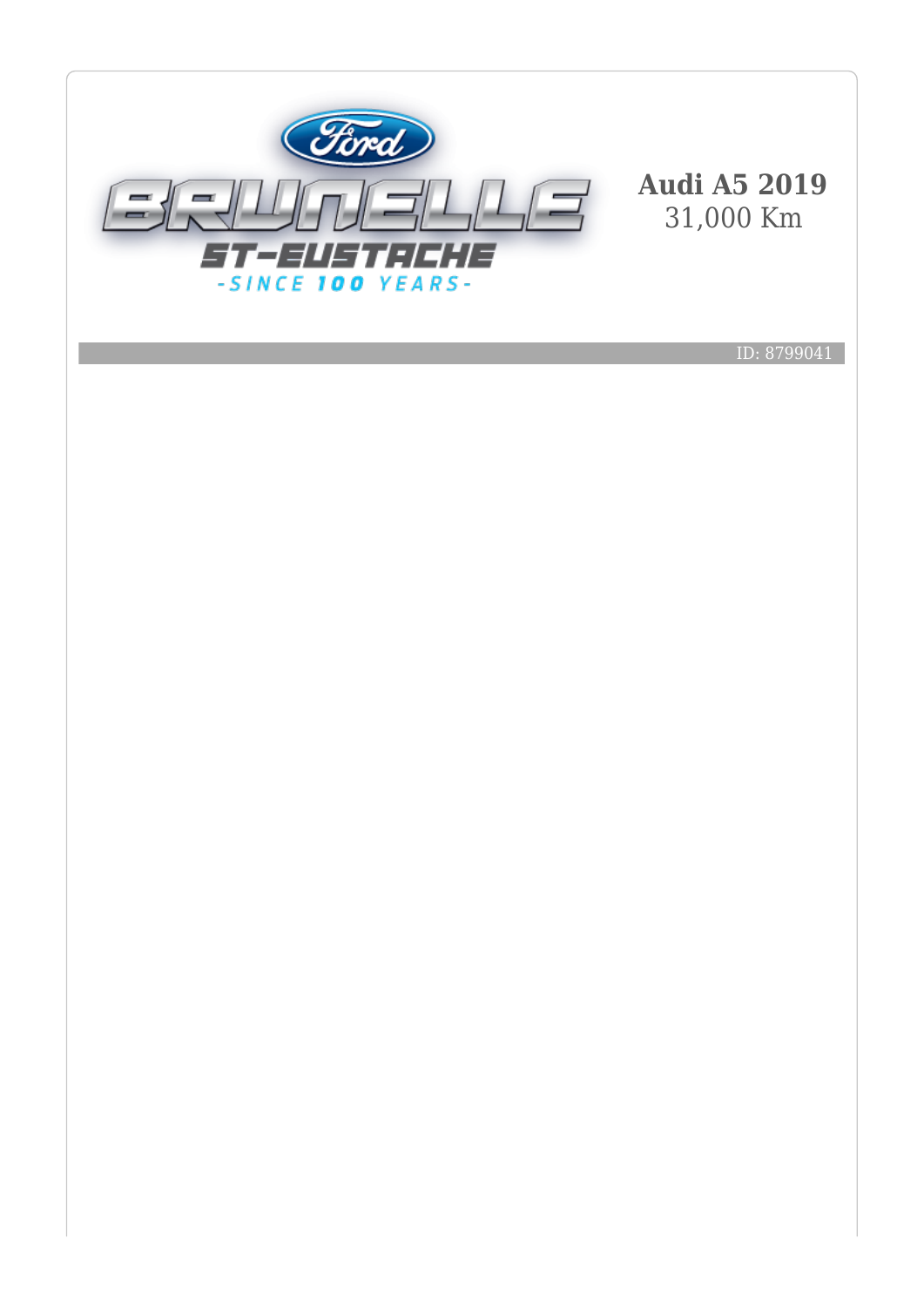

# **\$46,850**

**Brunelle Ford** 500, rue Dubois St-Eustache, Laurentides J7P 4W9 **Sales:** 1 (844) 778-9232

## **SPECIFICATIONS**

• Make: 2019 **Audi • Year:** 2019 • Model: A5 • Kilometers: 31,000 Km • Style / Version: Progressiv S LINE • Exterior color: Blue • Stock #: 412321 • Interior color: Black • Transmission: Automatic • Drive train: Four-wheel drive • Engine: 2.0 L Litres • VIN: WAUTNAF5XKA039454

### **OPTIONS**

- Cruise control
- Intermittent wipers
- Driver's side airbag
- 10 speakers system
- Power outlet
- Power sunroof
- Leather interior
- Heated seats
- Protective mats
- Captain seat
- Onboard computer
- $\bullet$ Clock
- Leather steering wheel
- 4 wheel drive
- Xenon headlights
- Temperature controller
- Rear trunk access
- Keyless entry
- Anti-theft system
- Traction control
- Auxiliary socket
- Built-in Bluetooth
- Passenger side airbag
- Automatic Transmission Driver's side power seat Panoramic sunroof - 7 speed
- Illuminated passenger vanity mirror
- HD Radio
- Turn signal mirrors
- Apple Carplay
- 
- Headlights LED
- 
- Power steering
- (ABS)
- Side impact airbags
- Heated mirrors
- Power seats
- 
- Power windows • Steering wheel audio controls
- Memory seats
- Tinted windows
- HID headlights
- Fully loaded
- AM / FM radio
- Automatic headlights
- Trip odometer
- Side airbags for the
- head
- GPS system
- Intelligent Key
- Keyless start • Heated front seats
- Fog lights
- 
- USB port
- Glass sunroof
- Automatic Transmission
- Spare tire
- Auto-dimming rearview
- mirrors
- Air Bag Frontal Knee Heated steering wheel
	- Android Auto
- Daytime Running Lights Rear Window Defogger
	- Mirrors Memory
- Sunroof
- Anti-lock braking system Vehicle stability control
	- MP3 player
	- Power mirrors
	- Tachometer
	- Air conditioning (Front)
	- Integrated garage door opener
	- Adjustable steering wheel
	- Alloy rims
	- Satellite radio
	- Backup camera
	- Turbo
	- Dual zone climate control
	- Split rear bench
	- Illuminated driver's side vanity mirror
	- Driver's seat lumbar support
	- Convenience lighting package
	-
	- Alloy wheels
	- Tire pressure monitoring system
	- Electric passenger seat
	- Auto Climate Control
	- Parking assistance sensors
	- Airbags Passenger sensor
	- Performance tires
	- Automatic door lock
	- Multimedia screen
	- Four Wheel Drive (4X4)
	- Smart Device Integration
	- Transmission Dual Shift Mode

#### **DESCRIPTION**

#### **Audi A5 2019**

RAPPORTS HISTORIQUES DE VÉHICULE

**QR CODE**